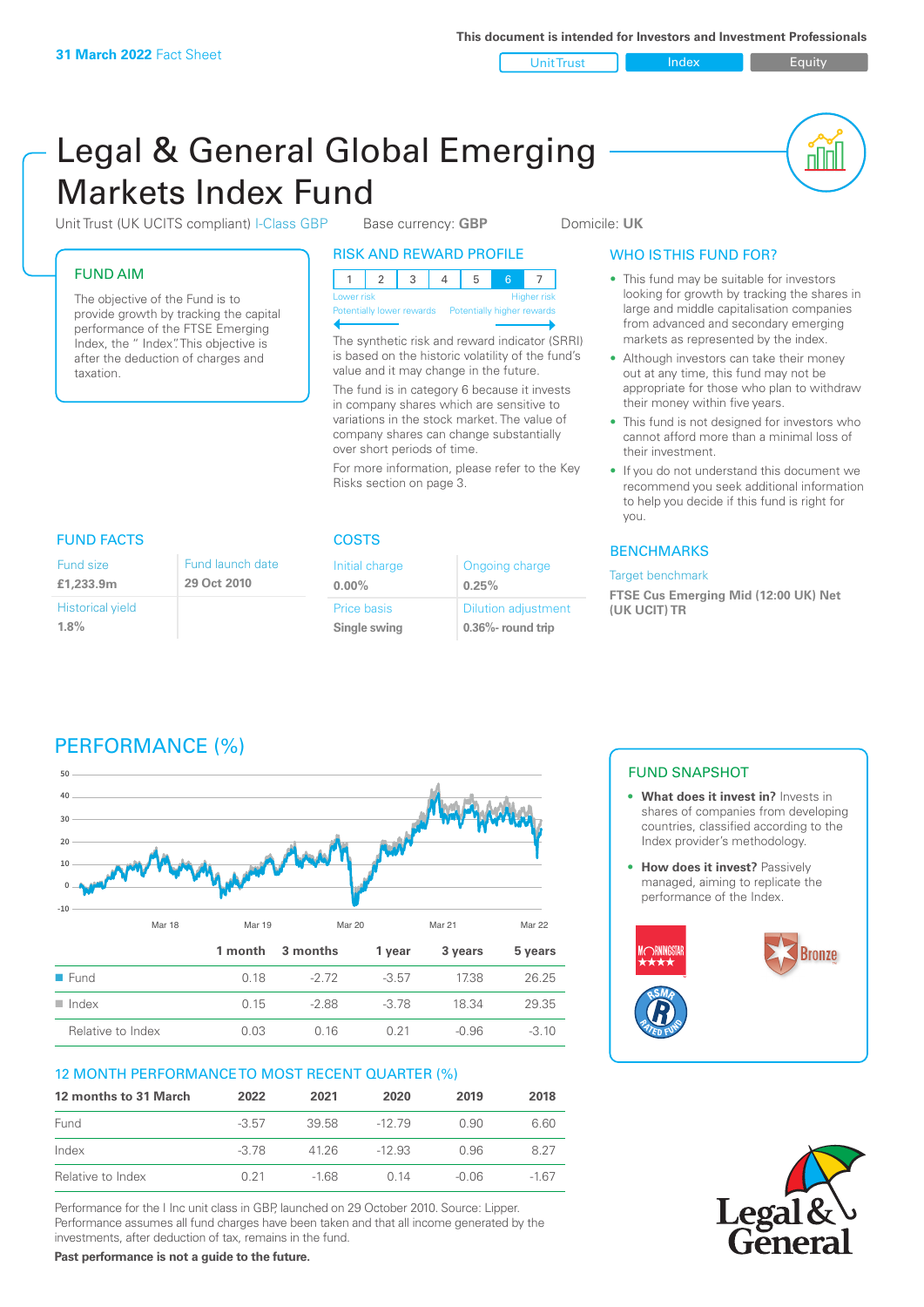Unit Trust (UK UCITS compliant) I-Class GBP

# PORTFOLIO BREAKDOWN

All data sources are a combination of LGIM and the Fund Accountant unless otherwise stated. Totals may not sum to due to rounding. In order to minimise transaction costs, the Fund will not always own all the assets that constitute the index and on occasion it will own assets that are not in the index. The number of fund holdings can also differ from the index due to corporate events and proxy holdings.



### SECTOR (%)

| ■ Technology               | 23.1 |
|----------------------------|------|
| $\blacksquare$ Financials  | 23.0 |
| ■ Consumer Discretionary   | 12.3 |
| ■ Basic Materials          | 8.3  |
| $\blacksquare$ Industrials | 7.2  |
| <b>Energy</b>              | 6.2  |
| Consumer Staples           | 5.9  |
| ■ Telecommunications       | 46   |
| $\blacksquare$ Health Care | 3.7  |
| $\blacksquare$ Utilities   | 3.0  |
| ■ Real Estate              | 26   |
|                            |      |

# MARKET CAPITALISATION (%) TOP 10 HOLDINGS (%) ■ Large 87.6 n Mid 12.4

 $\blacksquare$  Small  $\blacksquare$  0.0

■ Top 10 holdings 22.3% Rest of portfolio 77.8% No. of holdings in fund 1,754 No. of holdings in index 1,907

| Taiwan Semiconductor Manufacturing Co | -7.4           |
|---------------------------------------|----------------|
| <b>Tencent Holdings</b>               | 42             |
| Alibaba Group Holding                 | 27             |
| Reliance Industries                   | 17             |
| Infosys                               | 13             |
| Vale                                  | 12             |
| Meituan B                             | 12             |
| China Construction Bank H             | 1 <sub>0</sub> |
| <b>Housing Development Finance</b>    | 0.8            |
| Al Rajhi Bank                         | 0 8            |
|                                       |                |

### COUNTRY (%)

|           | China        | 33.0 |  |
|-----------|--------------|------|--|
|           | Taiwan       | 18.1 |  |
| $\bullet$ | India        | 15.8 |  |
|           | Brazil       | 7.2  |  |
|           | Saudi Arabia | 5.0  |  |
|           | South Africa | 4.8  |  |
|           | Mexico       | 2.7  |  |
|           | Thailand     | 2.5  |  |
|           | Malaysia     | 1.9  |  |
|           | Other        | 9.0  |  |
|           |              |      |  |



The Index Fund Management team comprises 25 fund managers, supported by two analysts. Management oversight is provided by the Global Head of Index Funds. The team has average industry experience of 15 years, of which seven years has been at LGIM, and is focused on achieving the equally important objectives of close tracking and maximising returns.